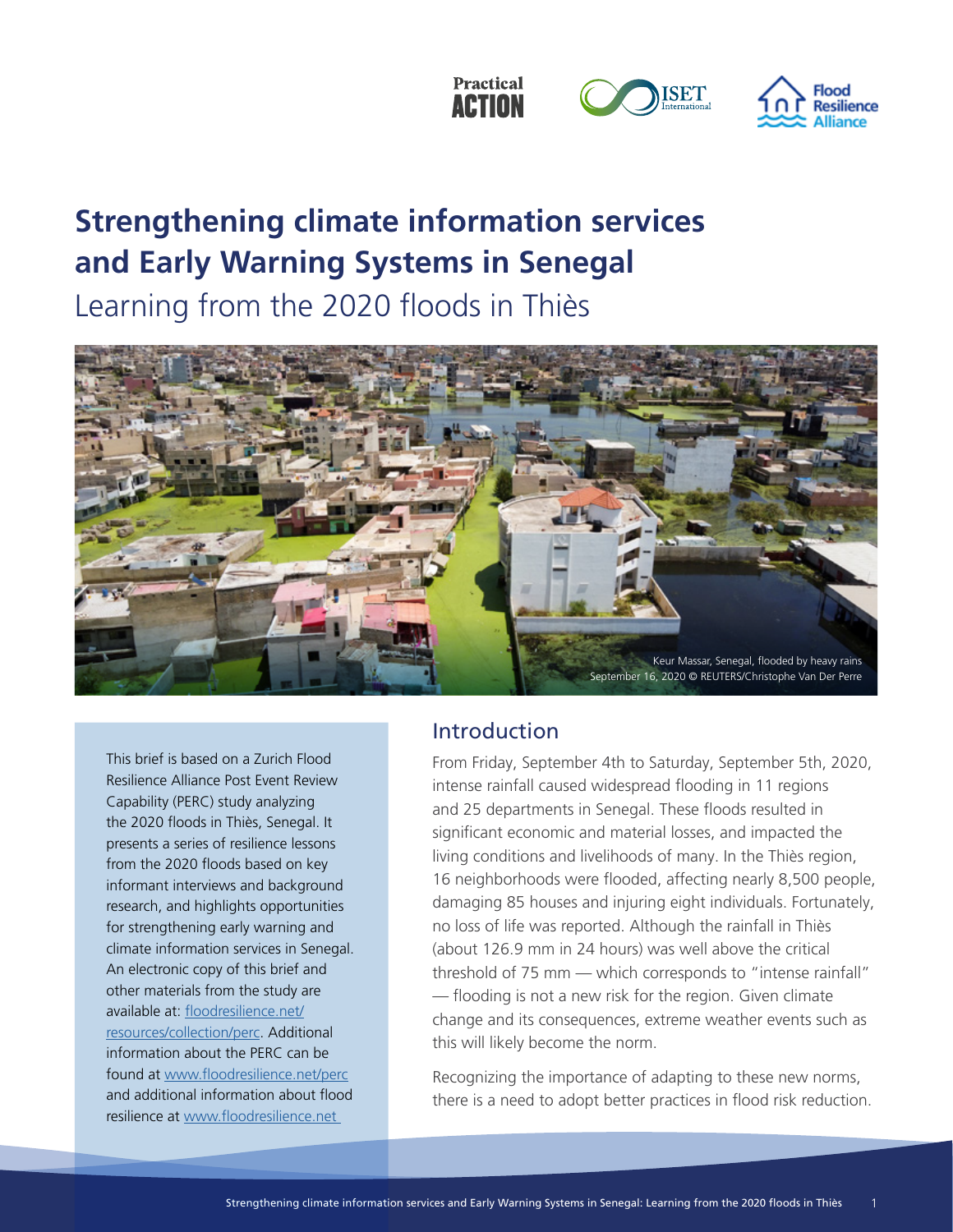### **FIGURE 1.** Region of Thiès



This map, "Region of Thiès", is a derivative of Map of the departments and regions of Senegal - wikipedia map by Amitchell125 shared under a Creative Commons (CC BY-SA 4.0) license

Strengthening Early Warning Systems (EWS) has enormous potential to reduce material and human losses, while generating a significant return on investment. According to a 2019 study, every dollar invested in EWS yields six dollars in return.<sup>1</sup> EWS are endorsed by the United Nations Office for Disaster Risk Reduction (UNDRR) and are considered a priority for 138 countries that are signatories to the United Nations Framework Convention on Climate Change (UNFCCC). Despite a number of achievements in building EWS and the establishment of the National Flood Management Committee (Comité National de Gestion des Inondations, CNGI) in Senegal, challenges persist. Findings from our PERC research suggest

several entry points and opportunities for improving EWS and strengthening the way climate information is communicated and understood, and then translated into actions that reduce damage.

## Forecasting and early warning systems in Senegal

The 2020 floods deeply affected vulnerable households, damaged infrastructure, and interrupted services in Thiès. Despite the existence of early warning and response mechanisms, PERC interviews revealed an ongoing need to strengthen forecasting capacity and EWS. In particular, the PERC study identified the following strengths and opportunities for improvement in EWS:

• Existence of a national early warning system. At the national level, Senegal's EWS is

<sup>1</sup> Bapon S.H.M. Fakhruddin and Lauren Schick, 2019. "Benefits of economic assessment of cyclone early warning systems - A case study on Cyclone Evan in Samoa," Progress in Disaster Science 2. Accessed 7 October 2021, https://doi. org/10.1016/j.pdisas.2019.100034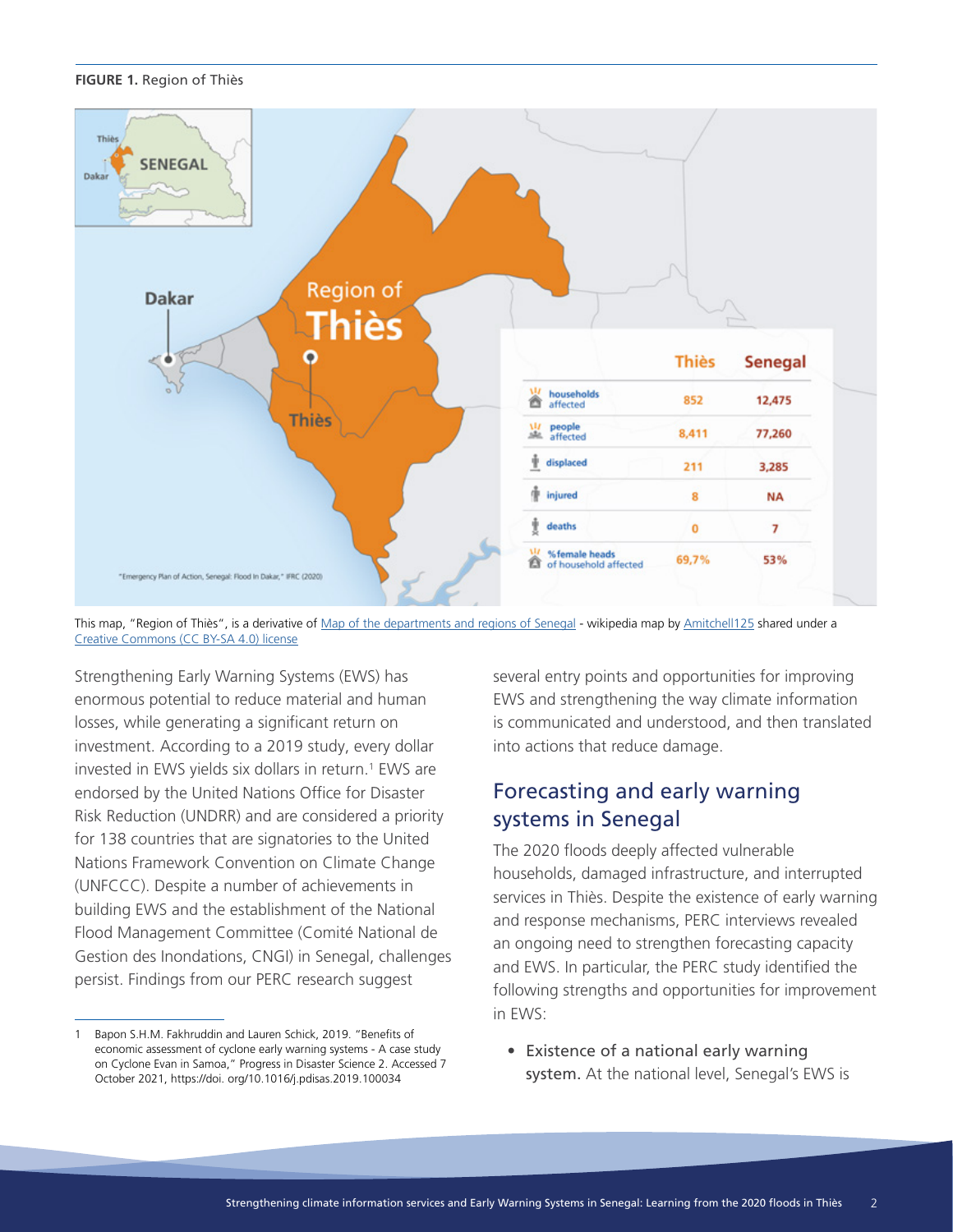

# "

*As for the flooding, we knew it was coming. So, we should have put in place plans, forecasts and simulations. We would have mobilized all the means of alert to involve the population, the mayors, the associations, as well as the forces of order and defense, the Senelec [the national electricity company], the journalists... everyone, to prepare to face it.*

- Press extract, Civil Protection Department

managed by the National Flood Management Committee (Comité National de Gestion des Inondations, CNGI), which is composed of key flood actors including the Directorate of Flood Prevention and Management, the Directorate of Civil Protection, the National Agency of Civil Aviation and Meteorology (Agence Nationale de l'Aviation Civile et de la Météorologie, ANACIM), and the National Office of Sanitation of Senegal (Office National de l'Assainissement du Sénégal). At the local level, Regional Flood Management Committees (Comités Régionaux de Gestion des Inondations, CRGI) are in charge of flood control. ANACIM plays a central role in this committee. The institution produces climate information and establishes long-term forecasts (seasonal), intra-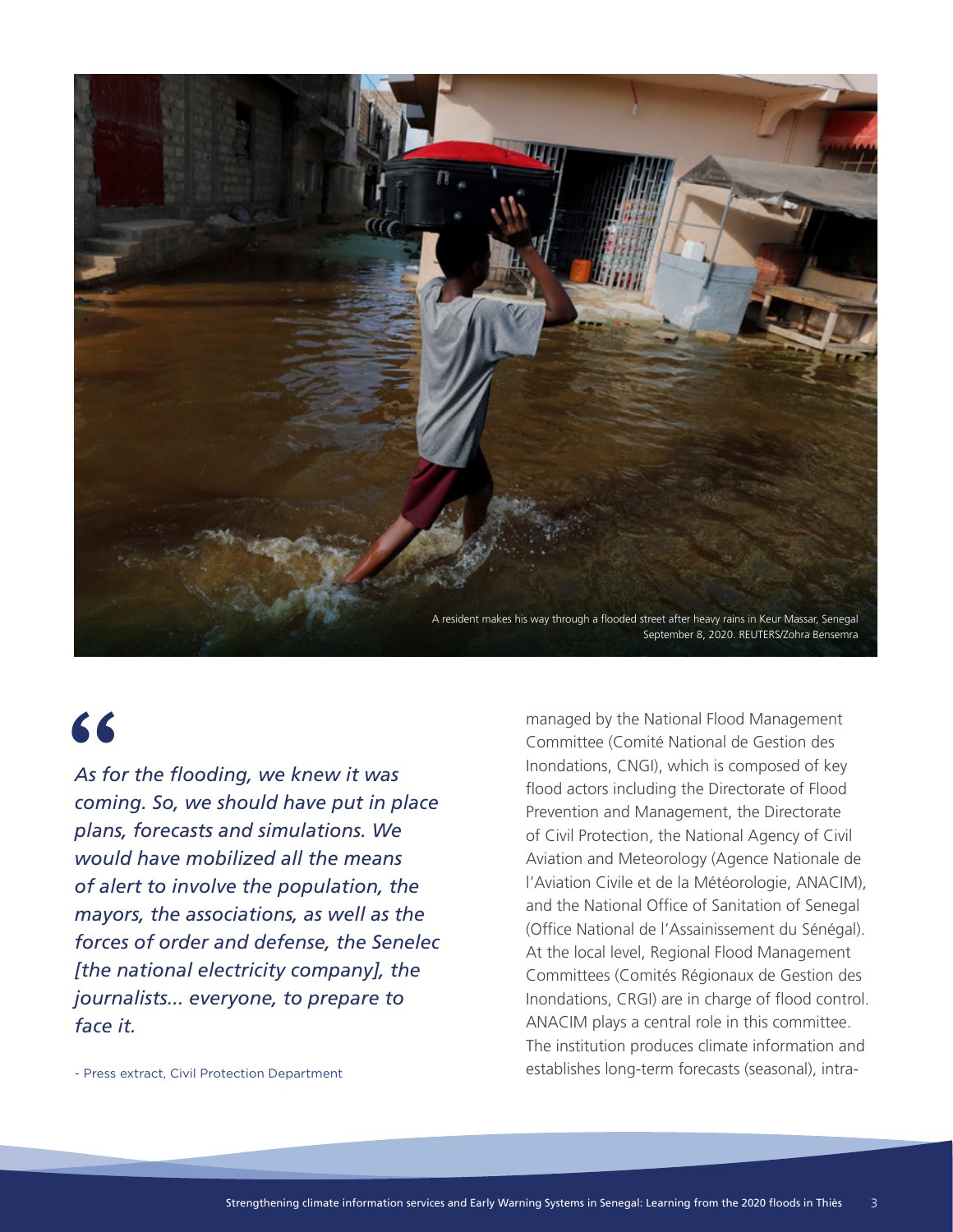

seasonal forecasts (spanning 10 days to 1 month), medium-term forecasts (weekly, 72-hour and 24 hour) and more specific and precise alerts issued between 6 hours and 1 hour before the event. Subsequently, ANACIM shares alert messages with the authorities through flood control actors, and also with the general public via its website, the national television channel, the media, social networks, mobile applications and text and voice messages in Wolof. However, public awareness of the system and what to do to prepare for and stay safe during a flood is limited and this knowledge gap means that many people may not receive the information they need to take preventive action. In addition, climate information is sometimes transmitted at the last moment, which does not allow for the rapid implementation of a response plan.

• Flood forecasting. Although ANACIM is able to issue forecasts concerning the risk of heavy rainfall, there are still some limitations, due in

part to a broken radar. As such, ANACIM adopted an alternative solution and currently relies on automatic stations, which unfortunately provide less accurate information on the intensity of rainfall than the radar. Moreover, because urban floods are complex, rainfall forecasts or a radar are not sufficient for anticipating the degree or impact of the floods. The use of GIS is essential to understand flood risk and to identify floodprone areas.

• Early warning and preventive measures. The success of early warning systems depends largely on community members correctly interpreting climate information and knowing what actions to take to reduce flood impacts. Without a clear understanding of the content of the messages, people lose confidence in the reliability of the warnings and do not take the actions necessary to protect themselves. The PERC interviews revealed two major problems in the delivery of warning messages. The first is the lack of accuracy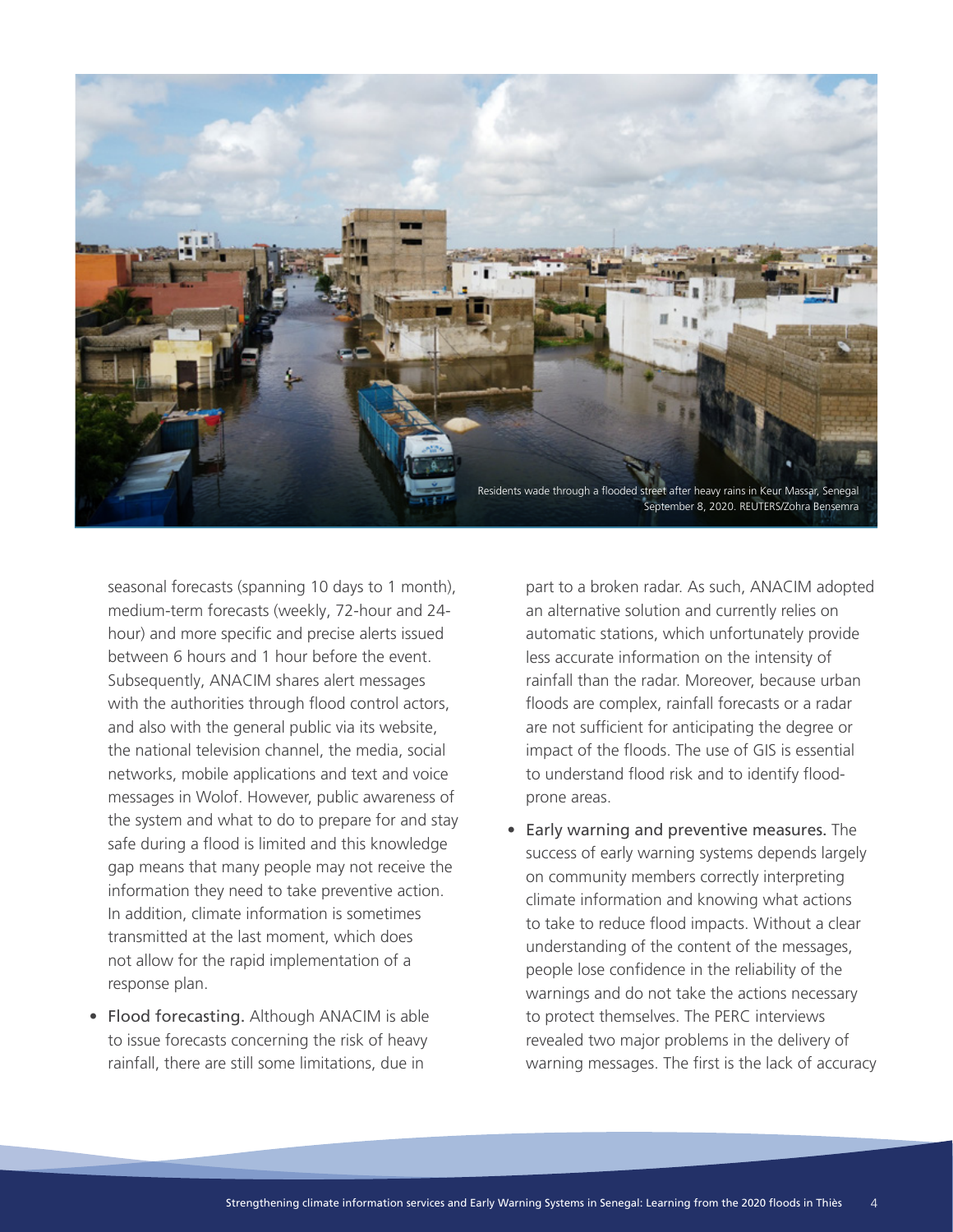*One of the limitations in flood prevention is the lack of communication with the affected communities. It would be beneficial to carry out trainings with the communities on climate information and other capacity building programs like for prevention and safety. There is still a communication gap between flood management actors and target communities. Contact is mainly made after the disaster has occurred to assess the damage and implement response operations.* 66<br>One o<br>the aff

### - PERC interviewee

and specificity of the warning messages; the information is not detailed at local scale. The second is that early warning messages do not include instructions regarding what actions to take to reduce risks. Furthermore, as flood impact numbers from Thiès show in Figure 1, women, in particular, fail to receive early warnings. Much of the EWS information is shared at local flood management committees, and women are underrepresented on those committees.

### Recommendations

These strengths and limitations highlight several opportunities for improving early warning systems in Thiès that can be replicated in other locations in Senegal.

• Train communities to better interpret climate information. For early warning messages to be effective, individuals and communities need to understand the risks they face and the steps they can take to protect themselves. This includes capacity building programmes for communities to understand weather information and raise awareness about flood risks. Training programmes should also focus on good practices in flood risk reduction. To have a successful EWS, it must be people-centred, not technology-centred. It must be built with communities, who must then have confidence in it and act to make it work. This

### **COMMUNITY-BASED EWS PILOT PROJECT**

The Pikine Irrégulier Nord-Guédiawaye - Integrated Flood Risk Management of Dakar's Suburbs (Pikine Irrégulier Nord-Guédiawaye - Gestion intégrée des risques d'inondations dans la banlieue de Dakar, PING-GIRI) project is setting up an experimental early warning system for 500 people in Dakar, in partnership with ANACIM and Jokalante, a communications agency focused on messaging for development projects to maximize community engagement. Jokalante's focus is in ensuring that the dissemination of weather information to communities includes instructions on the best actions to take to cope with extreme events, especially in the agricultural context. The pilot project aims to improve the dissemination of EWS through the use of audio messages by phone, and community radio, generally, that include specific instructions. Studies have shown that over 70% of users prefer receiving audio messages for the transmission of early warnings. Alongside audio messages, images and graphics to show the potential impacts of floods can help to take preventive measures.